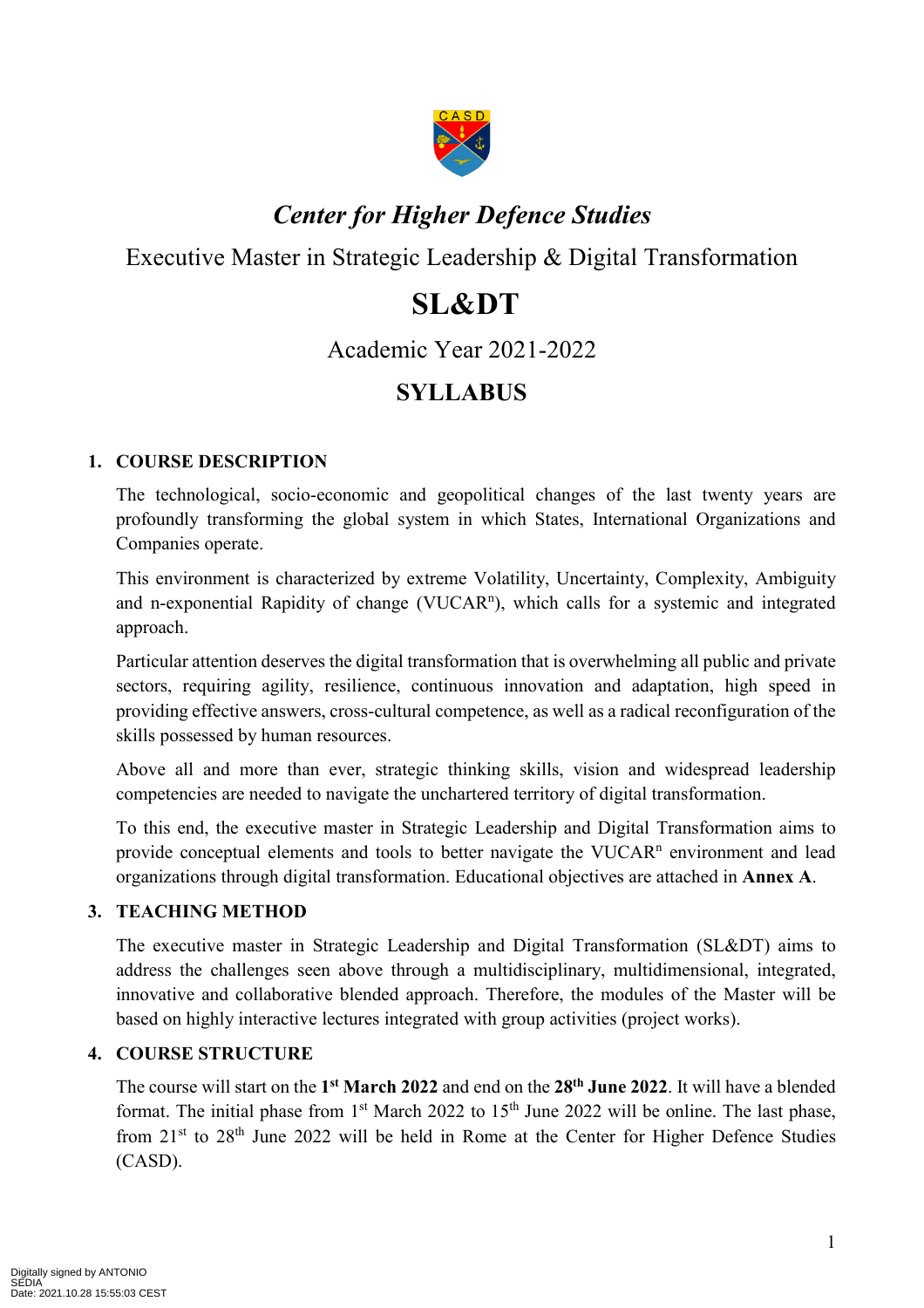The venue in Rome is: Center for Higher Defence Studies (CASD), which is located at *Piazza della Rovere, 83, 00165 Rome, Italy*.

Travel arrangements to/from the CASD and accommodation is a responsibility of the participants.

During the residential phase in Rome, participants **must** have a valid and current EU digital COVID certificate. More information may be found at the following links:

- EU Digital COVID Certificate | European [Commission](https://ec.europa.eu/info/live-work-travel-eu/coronavirus-response/safe-covid-19-vaccines-europeans/eu-digital-covid-certificate_en) (europa.eu)
- Italian nationals returning to Italy and [foreigners](https://www.esteri.it/mae/en/ministero/normativaonline/decreto-iorestoacasa-domande-frequenti/focus-cittadini-italiani-in-rientro-dall-estero-e-cittadini-stranieri-in-italia.html) in Italy (esteri.it)

For US Citizens please also see the following page:

COVID-19 Information | U.S. Embassy & Consulates in Italy [\(usembassy.gov\)](https://it.usembassy.gov/covid-19-information/)

#### **5. EXPECTED EFFORT AND LEARNING AUDIENCE**

The SL&DT executive master is a short course, but at the same time it is intensive and quite immersive. Therefore, a fairly high commitment is expected throughout the course.

NATO and EU military learning audience should be composed by Brig. Gen. or Col. (OF6 – OF5). The rank mix is considered as an educational opportunity. NATO and EU Civilian participants should be senior manager with career outlook to the strategic level.

#### **6. POSITIONS AVAILABLE APPLICATION INSTRUCTIONS AND SELECTION PROCESS**

In order to provide the best educational outcome a maximum of 32 participants will be accepted (30 military and 2 civilian).

All the candidates must fill the registration form, found at **Annex B** and provide a letter of presentation by Her/His Commander/Senior Leader, as well as a CV.

The 32 available positions will be filled after an evaluation of the rank (highest), age (youngest), background education (PhD, Master Degree, Bachelor Degree), experience of the candidates and career outlook (data present in the CV and the presentation letter).

Application for the executive master in Strategic Leadership and Digital Transformation open on the **1 st December 2021** and ends on the **15 th January 2022**.

The application form found at **Annex B** must be filled and sent in PDF format together with the letter of presentation by Her/His Commander/Senior Leader and the CV no later than **15th January 2022** at the following email address: **[exemaster@casd.difesa.it](mailto:exemaster@casd.difesa.it)**

Selected participants will be notified no later than the **11th of February 2022** along with the detailed joining instruction.

#### **7. TUITION FEE**

The tuition fee for this course is covered by IT MoD. Travel, food and accommodation shall be covered by the participants.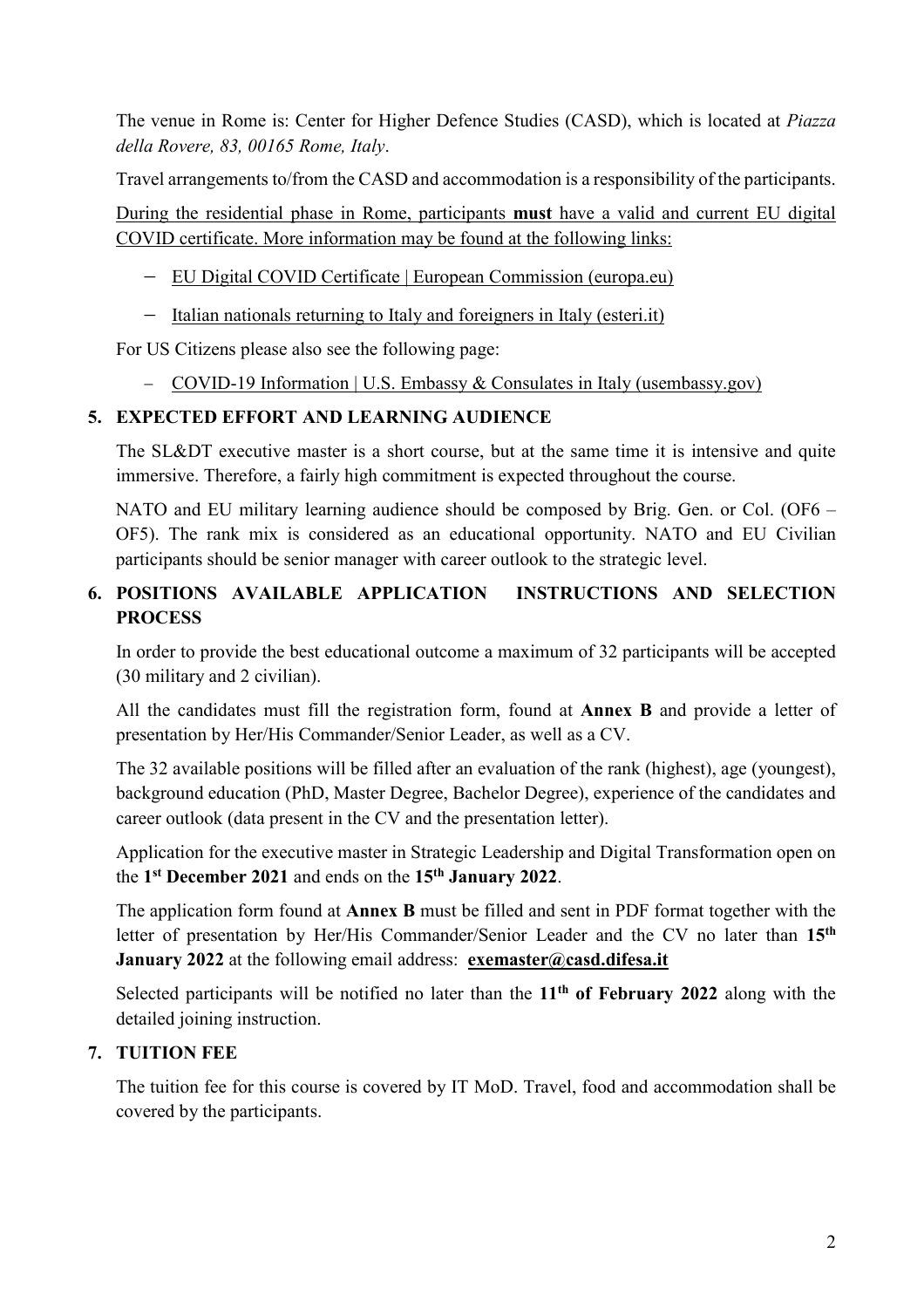## Executive Master in Strategic Leadership & Digital Transformation **EDUCATIONAL OBJECTIVES**

The following educational objectives will be pursued:

- Understand main principles and dynamics of leadership from an anthropological perspective, in particular regarding the elements of self and team leadership, with reference to ethics and small group dynamics;
- Understand the organizational dimension of leadership, its challenges and ways to cope therewith. In particular being able to judge the influence of culture on the effectiveness of the collective action;
- discriminate the fundamental elements of strategic leadership, with special reference to strategic thinking;
- combine strategic leadership cognitive models, aimed to complex, uncertain and rapidly changing environments;
- from a different arrays of perspectives appreciate the geostrategic situation and possible global strategic trends
- understand and integrate a set of alternative analysis methods through group activities on issues met along the course;
- discriminate principles, methods and instruments of strategic foresight analysis;
- diagnose the main trend emerging in the digital dimension;
- interpret social, ethical, political, normative end economic impacts of exponential and disruptive digital transformation;
- propose cognitive approaches for the dominance of digital dimension from a strategic leadership standpoint;
- summarize all the above-mentioned elements in an organic frame of reference, integrating them with other references and personal experience.